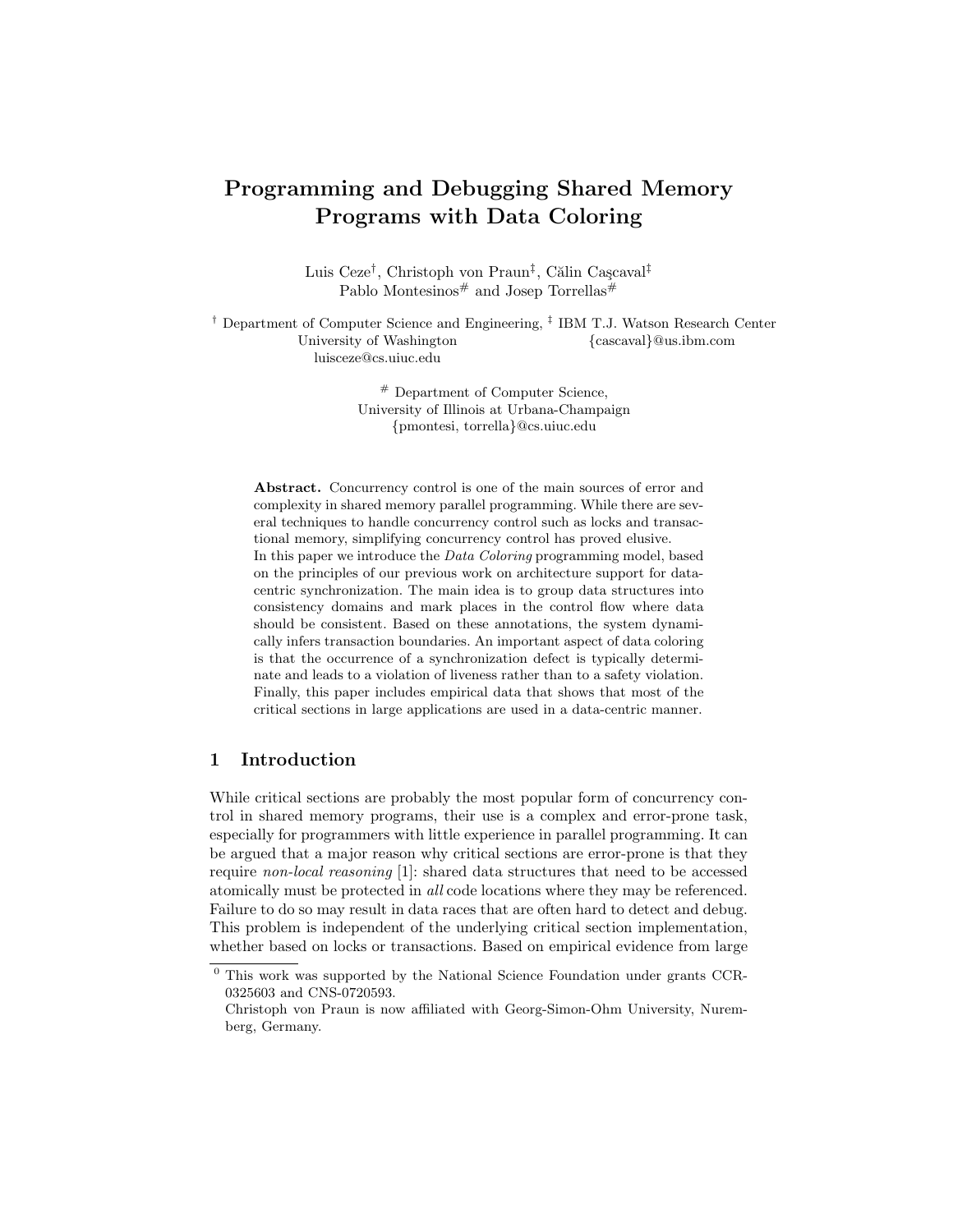applications, we recognize the fact that the main reason for concurrency control is to protect shared data. Therefore, we believe that programmers should annotate the data that must be kept consistent.

In this paper we introduce the Data Coloring programming model, which is based on the principles of our previous work on architecture support for datacentric synchronization [2]. In this model, programmers associate consistency constraints (called Colors) with shared data structures. This is a data-centric approach to synchronization, as opposed to the conventional operation-centric approach. We argue that data-centric synchronization simplifies concurrency control because it mostly needs local reasoning – the programmer annotates the data structures with consistency constraints without worrying about where in the code the structures are being accessed.

In our programming model, in addition to assigning colors to data, the programmer also marks places in the control flow where data should be made consistent (Color Steps). Based on all these annotations, the system dynamically infers transaction boundaries. Finally, to support situations where largely-unrelated data structures need to be consistently operated on by a set of actions, we also support operation-centric synchronization with explicit transactions.

# 2 Consistency and Concurrency Control

Concurrency control prevents threads from performing concurrent, conflicting accesses to shared data, thus maintaining data consistency. Consistency defines how a thread observes the state of a *set of memory locations* with respect to updates by other threads.

It is common practice —and a widely accepted model of shared memory parallel programming— that concurrency control is specified explicitly. For example, programmers delimit critical sections, implemented by locks or transactions. Consequently, data consistency is a result of the synchronization structure, rather than something explicitly defined. As a result, data consistency can be easily compromised, either by the absence or the wrong use of synchronization annotations.

Data-centric synchronization  $[2, 1]$  turns this conventional model upside down: consistency constraints are tied to the shared data and specified explicitly; the system dynamically synthesizes actions for concurrency control according to the consistency specifications. Hence, data consistency is guaranteed as specified by the programmer. In the following, we define consistency in the context of data-centric synchronization, and elaborate on how actions for concurrency control are synthesized from the memory access stream in each thread.

### 2.1 Domain Consistency

Consistency properties are associated with a particular data domain. As an example, consider the bits of a byte as the domain. Byte consistency means that a thread observes all bits in a byte as updated previously by another thread.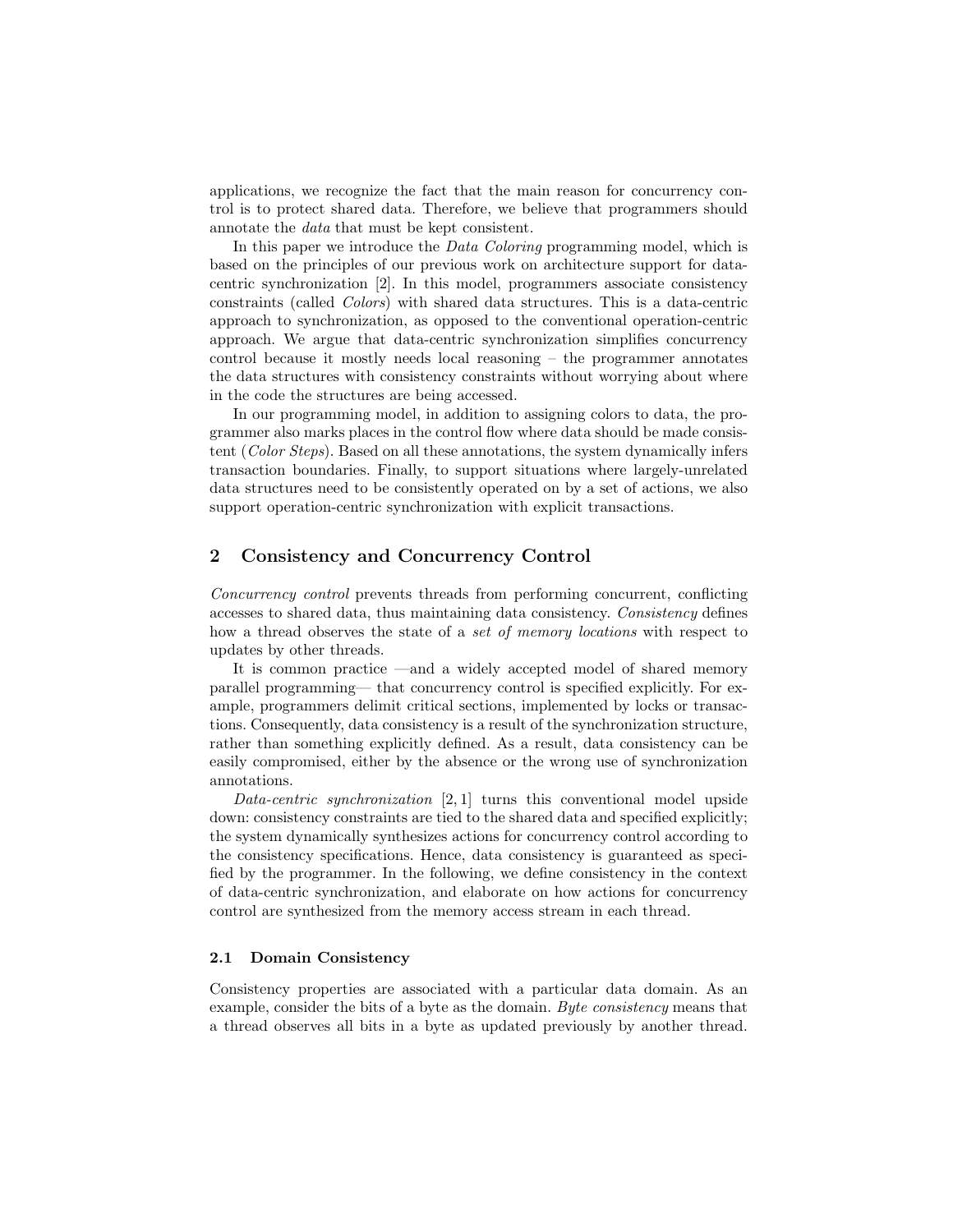

Fig. 1. Domain consistency.

Conceptually, every access to a byte constitutes a transaction with isolation and atomicity properties. The granularity of the consistency domain is one byte, and the synchronization epoch at the boundaries of which consistency is established is a single memory access. In current machines, byte consistency is automatically enforced by hardware.

Domain consistency extends this model to regions of memory and sequences of operations. The extent of a consistency domain is explicitly specified through coloring: data with the same color belong to the same domain. Coloring happens at the time when data is allocated and initialized. Each address maps to at most one color.

Synchronization epochs are specified through a color step. Color steps mark positions in the code where the programmer considers that the accesses to a consistency domain by a thread are complete, or where a thread should have the opportunity to observe other threads' updates to the domain. A synchronization epoch starts implicitly at the first data access to a domain (following a color step). Once inside a synchronization epoch, a thread observes the state of memory in isolation. Updates are made visible atomically when a color step is encountered. When a thread executes inside a synchronization epoch, we say that the thread 'holds the color' corresponding to the epoch.

Figure 1 illustrates domain consistency. A thread observes the variables of a domain at any point in time in a consistent state. A color step specifies that a thread is willing to proceed to a more recent version of a domain; if there are no concurrent updates to the domain, the version is unchanged. Domains can grow and shrink in size as data is allocated and deleted. Consecutive versions of a domain differ in the value of at least one variable. When concurrent threads update a domain in a conflicting manner and race for the corresponding color step, the underlying transaction mechanism lets one thread successfully commit its version and rolls back other threads racing for the step on the same color.

A color step differs from a memory fence. First, a step pertains only to a specific domain and does not order accesses to memory in other domains. Secondly, a memory fence merely orders the memory access operations, while a color step may trigger a transaction to complete.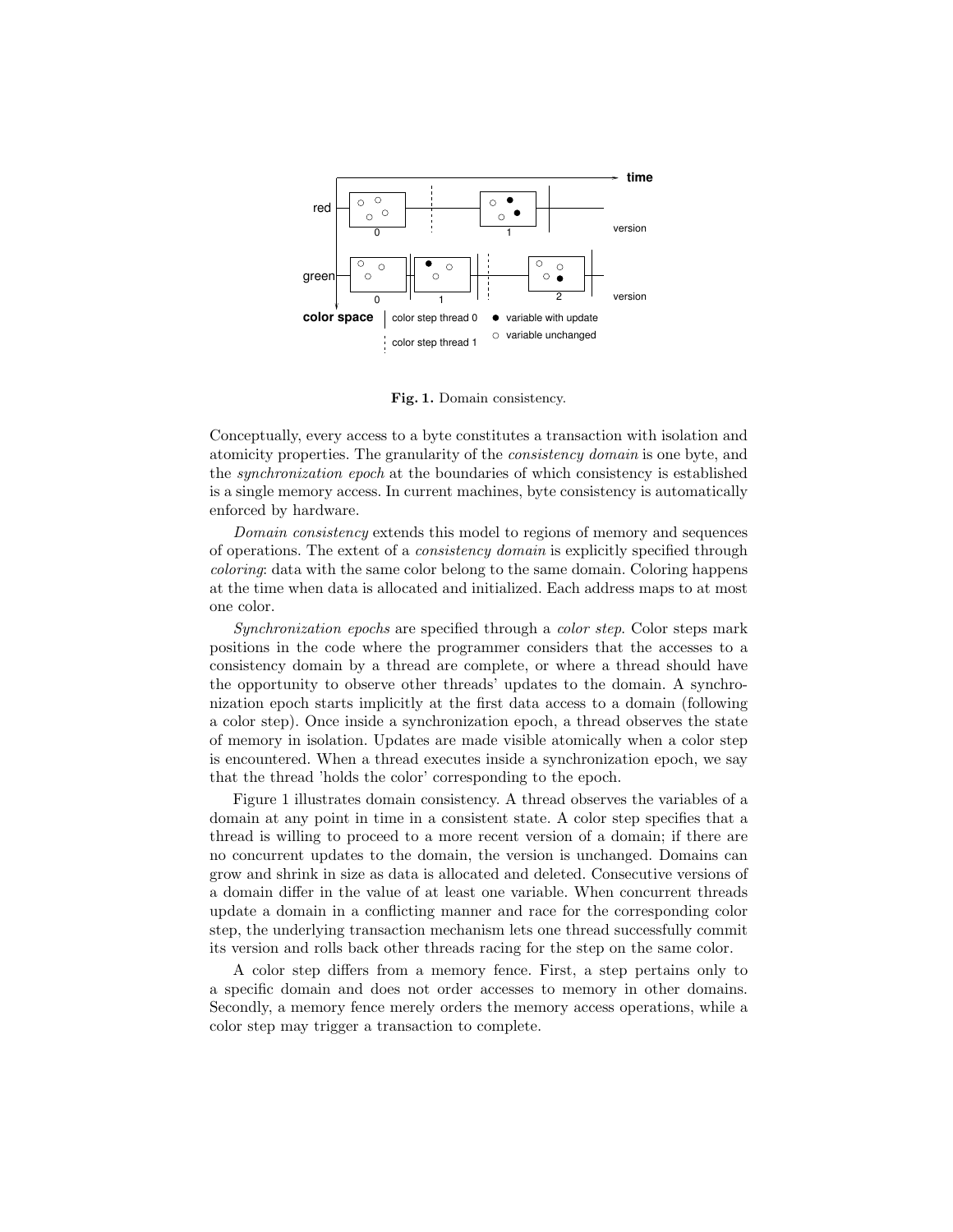Not all shared variables need to participate in domain consistency, i.e., there can be 'uncolored' shared memory. We assume that a color step orders preceding accesses of uncolored memory with respect to the atomic update of the domain (if any). Moreover, color steps are observed in a total global order, irrespective of the domain they operate on. Finally, a color step on a variable whose color is not held or is not colored at all is a no-op.

#### 2.2 Programming Model

Data-centric Synchronization The synchronization model that uses coloring and color steps is data-centric: The color is an immutable property of shared variables and domain consistency is guaranteed at any time during the execution of a program. For example, the consistency of a linked list data type may be enforced by declaring all nodes in the list to have the same color and let list operations (insert, remove, ...) be followed by a color step annotation.

Notice that consistency domains that encompass only a single variable are also useful: the memory isolation and atomicity properties provided by data coloring facilitate that a sequence of accesses to a colored variable occurs without interference from other threads. For example, the following code achieves the conditional initialization of a shared variable. We use a pseudo Java notation for illustration.

```
static Object singleton color() = null;
Object getUniqueInstance() {
   Object ret;
   if (singleton == null)
     ret = singleton = new Object();else
    ret = singleton;
   color_step(&singleton);
   return ret;
}
```
The declaration of the variable singleton specifies that it should be colored; in the example, the color is chosen by the system when the variable is allocated. Domain consistency prevents multiple threads from finding that the variable singleton is null and creating multiple object instances. The example illustrates that the programmer is solely concerned with specifying the point where data in a domain is consistent. Note that the newly created object is not colored, but the reference to it is. The color step guarantees that any thread that finds variable singleton initialized will also observe a completely initialized instance of the object. The color at the **color step** operation is specified through an object reference or variable address. Also, a color step operation may take multiple arguments that refer to different domains; in all cases, the updates to all domains occur (collectively) in an atomic step.

Domain consistency breaks up the flat model of memory consistency commonly assumed in computer architecture into smaller domains: data-centric syn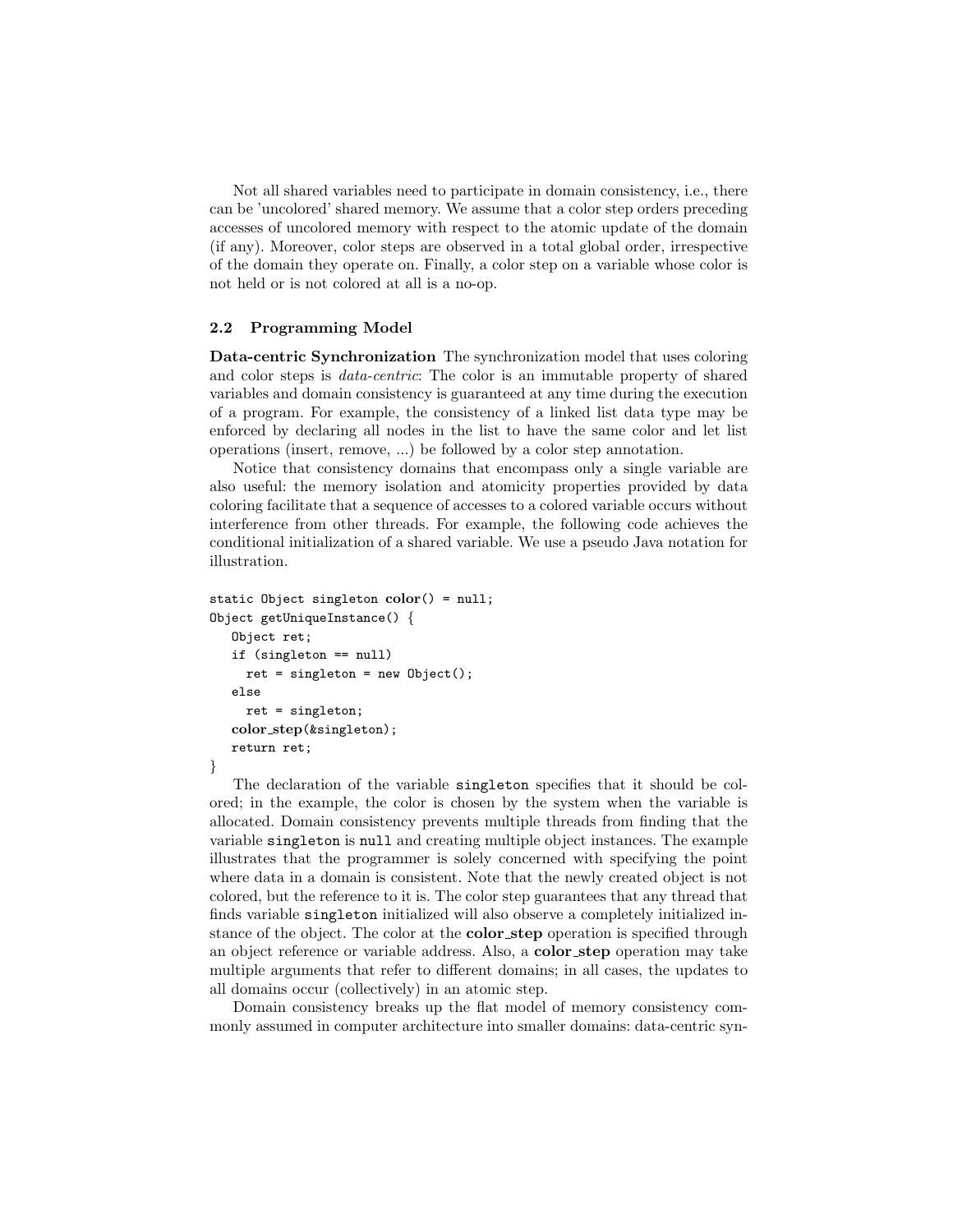chronization provides strong, transactional consistency guarantees among locations in the same domain but provides no consistency guarantees across domains. The latter can be achieved with operation-centric synchronization. In the data coloring model, domain consistency is the default consistency model.

Operation-centric Synchronization An application may temporarily request consistency that is stronger than domain consistency, e.g., during the execution of a composite operation. We call synchronization that serves to achieve guarantees beyond domain consistency operation-centric. For example, an accounting system has individual accounts that each are protected in their own consistency domain. For the purpose of a money transfer operation, a temporary consistency domain is established to encompass multiple account records that are involved in the transfer.

```
void transfer(Account a, Account b, int n) {
   atomic(ALL\_COLORS) { // \langle defer\_color\_steps(1, ALL\_COLORS)}
     a.withdraw(n);
     b.add(n);}
\} // \langle 1:\text{color\_step}(\text{ALL\_COLORS})\rangle
```
Fig. 2. Operation-centric synchronization with color steps.

Operation-centric synchronization is commonly specified through the start  $(tx_{\text{start}})$  and end  $(tx_{\text{end}})$  of a transaction. In the model of domain consistency, the boundaries of a transactional operation specify that all color steps encountered after the start of the transaction are coalesced and occur atomically at the end of the transaction. If several domains are involved in the transaction, then the updates of all domains must occur in an atomic step. In Figure 2, the programmer specifies that the updates to both bank accounts must be done atomically. This is accomplished with the atomic annotation, which takes as argument the colors of all the domains that need to be temporarily coalesced. The compiler then generates the primitives **defer\_color\_step** and **color\_step**, ensuring that all color steps executed between the two are aggregated. The compilergenerated code is specified in angle brackets  $\langle \ \rangle$ .

### 2.3 Functional Composition

A synchronization mechanism has to be compatible with functional composition, i.e., the combination of synchronization in the caller and callee must maintain the semantics expected by the programmer. For programs with critical sections, this is achieved through nesting — various nesting semantics have been proposed for memory transactions [3–5].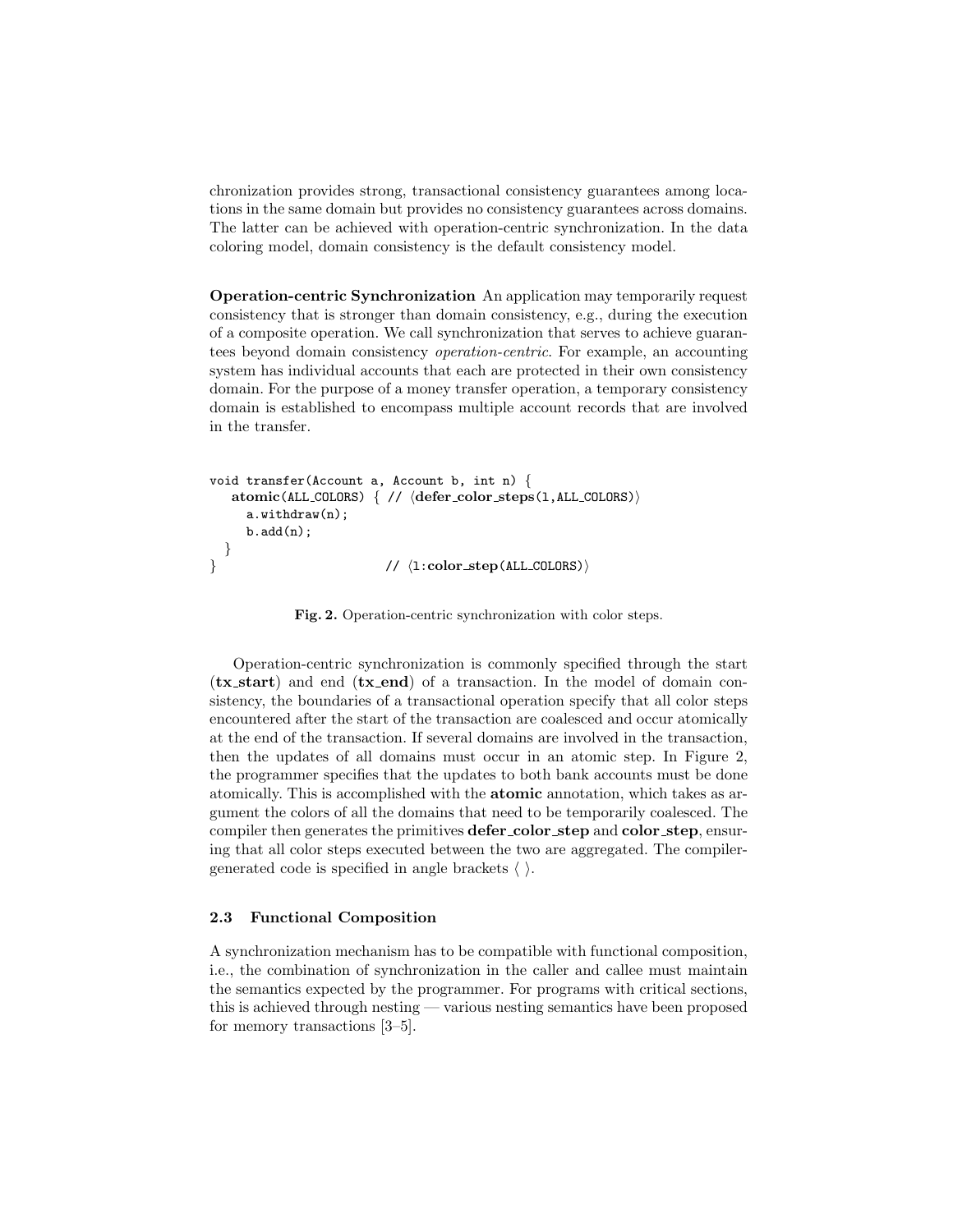When code with color step synchronization is combined in the call hierarchy, special care has to be taken to prevent a color step in a callee from inadvertently disrupting the consistency window that a programmer expects in the caller. Figure 3 illustrates this on a concurrent container implementation. Initially, the compiler would flag method getAndRemove as potentially 'non-atomic', since it invokes other methods (find, get and remove) that may execute color steps.

```
int find(Key key) {
   int index;
   // search, access key, initialize index
   color step(key, this);
   return index;
}
Value get(int index) {
   Value value;
   // initialize value from index
   color step(this);
   return value;
}
void remove(int index) {
   // remove value at index
   color step(this);
}
Value getAndRemove(Key key) {
   atomic(this) { \frac{1}{\det(\text{er}_\text{color\_step}(1, t) + \text{tris})}Value value = null;
     int index = find(key);
     if (index != -1) {
       value = get(index);remove(index);
     \} // \langle 1: \text{color\_step(this)} \ranglereturn value;
}
```
Fig. 3. Composition of color steps.

The programmer then inserts the atomic directive, which ensures that getAndRemove proceeds on a single version of this. This solution to the composition problem is similar to operation-centric synchronization: The execution of color steps for the color of the this object in downstream methods is disabled as illustrated in Figure 3. It is the compiler that automatically synthesizes defer color step and color step, specifying that color steps on the color of the this object should be disregarded until execution reaches label l. Note that the color of the key object is released at the end of find.

This approach, which forces computation between the two directives onto a single version of a domain, is consistent with the principles of the data coloring programming model: the programmer must be aware of any disruption of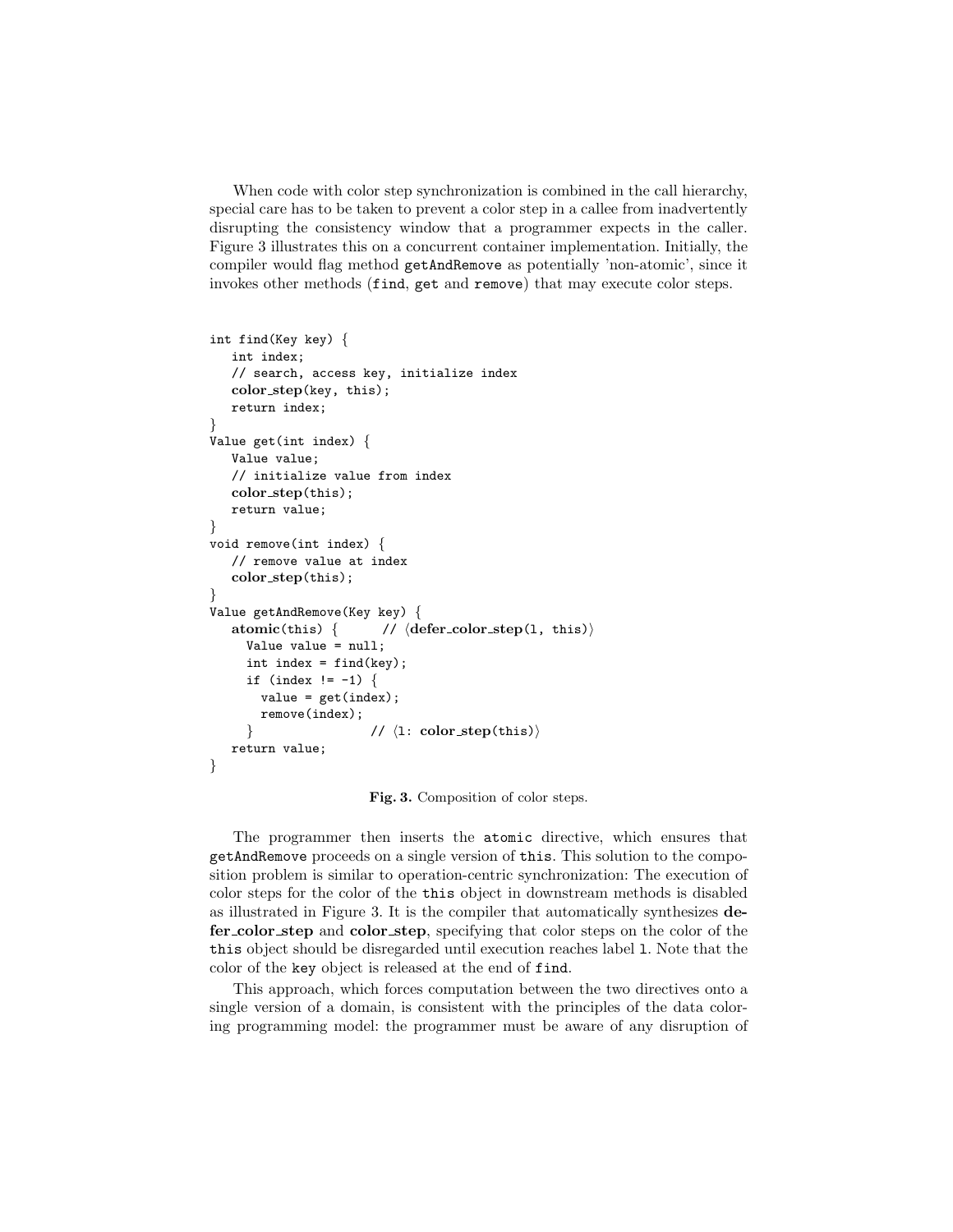isolation (non-atomicity) and have simple means to enforce domain consistency within the local scope of a method or code block.

### 2.4 Synchronization Defects

In the data coloring model, the nature of synchronization defects, their detection, and consequences differ from critical section synchronization. Synchronization defects fall into one of:

- Incorrect coloring: Three cases are possible: (i) Shared mutable locations are not colored. Such a situation can be detected by tracking accesses to uncolored locations. (ii) Variables with mutual consistency constraints are colored differently. In such case, inconsistencies among the variables can arise due to unordered concurrent access. In a debugger, color information can help identify race conditions as a possible reason for data inconsistency. The data inconsistency due to such race conditions can be corrected by giving the same color to the variables that are found with inconsistent values. (iii) Variables with different consistency constraints have the same color. In this case, when the programmer releases a color in a color step, she may be committing updates to variables that should be in different consistency domains, leading to unexpected program behavior. Static analysis allows the programmer to obtain a report, check and correct colors for variable declarations.
- Omission of a color step: This cannot lead to consistency (safety) violation. However, a thread that holds a color and does not step ahead in the version space may harm overall progress (liveness defect). This situation can be detected easily, identifying the thread and the color that caused the problem.
- Violation of atomicity: A potential violation of atomicity [6] can occur during the execution of a block or method when encountering more than one step of the same color which are not coalesced by a surrounding code-centric transaction specification. Since the programming model assumes that the occurrence of color steps (and hence atomicity properties) are specified along with methods, violations of atomicity can be reliably detected through program analysis either within the block or traversing the call graph.

In summary, the detection of synchronization defects in the data coloring model can be achieved in a mostly determinate manner, i.e., independent of the thread scheduling. Omitting color steps affects liveness properties but not safety.

# 3 Transaction Inference

Domain-level consistency can be implemented using transactional memory (TM). Based on the specification of colors, the color steps and the dynamic memory access stream, a system can automatically infer the points in the execution when transactions should be started and committed. Figure 4 illustrates this inference process.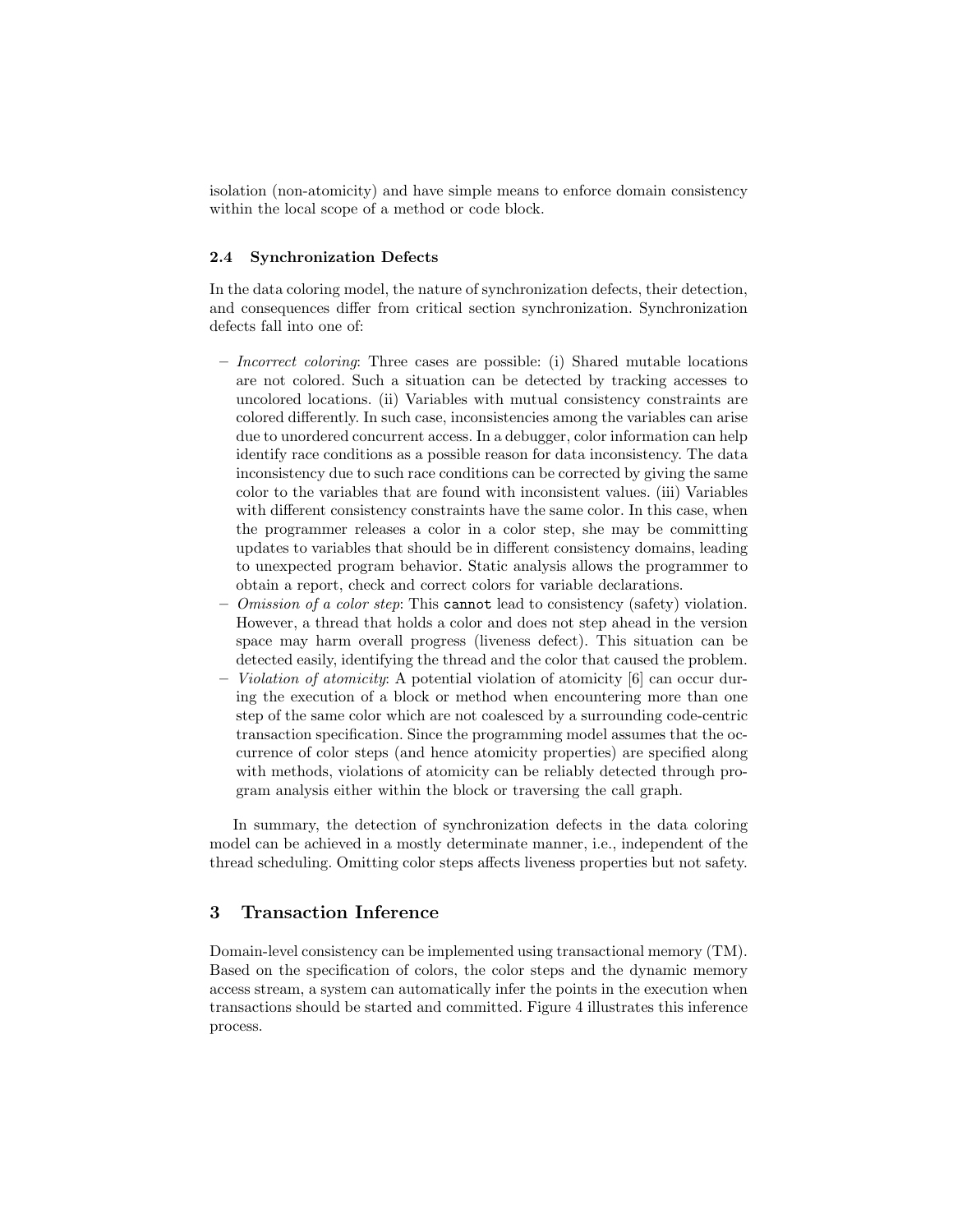

Fig. 4. Transaction inference from the memory access stream and the color steps. tx start an tx end denote start and commit of explicit transactions. Nested transactions in this implementation follow closed nesting semantics.

When a colored memory location is accessed for the first time after the previous step of the same color, the executing thread acquires the color and starts a transaction. When executing a color step for the color, the thread releases the color and commits the transaction. Inferred transactions nest following closed nesting semantics, as shown in Figures  $4(b)$  and (c). Figure  $4(b)$  illustrates the properly nested case, where the color step after the access to  $B$  is for  $B$ 's color. Figure  $4(c)$  shows the case where the first access to B is followed by a color step for  $A$ 's color — making the colored section not properly nested.

Figures 4(d), (e) and (f) illustrate scenarios when colored sections nest with explicit, i.e., operation-centric, transactions (operation-centric synchronization). Figure  $4(d)$  shows the simplest case, where an explicit transaction fully encapsulates the work of colored sections. Figure 4(e) shows a non-properly nested case that is legal in our implementation because of the support for software composability. Figure 4(f) shows a case that we consider legal but that may hint to an omitted color step: An explicit transaction is ended  $(\mathbf{tx}\text{-end})$  before the color step of a section that started after the explicit transaction start is encountered. Since an explicit transaction should be employed to carry out a set of operations atomically – if these operations involve access to colored data – they are considered complete when the explicit transaction ends.

One important aspect of the transaction-based implementation of our model is directly related to the nesting semantics: The step terminating a nested colored section that only read data performs an early release [7] of all data of the respec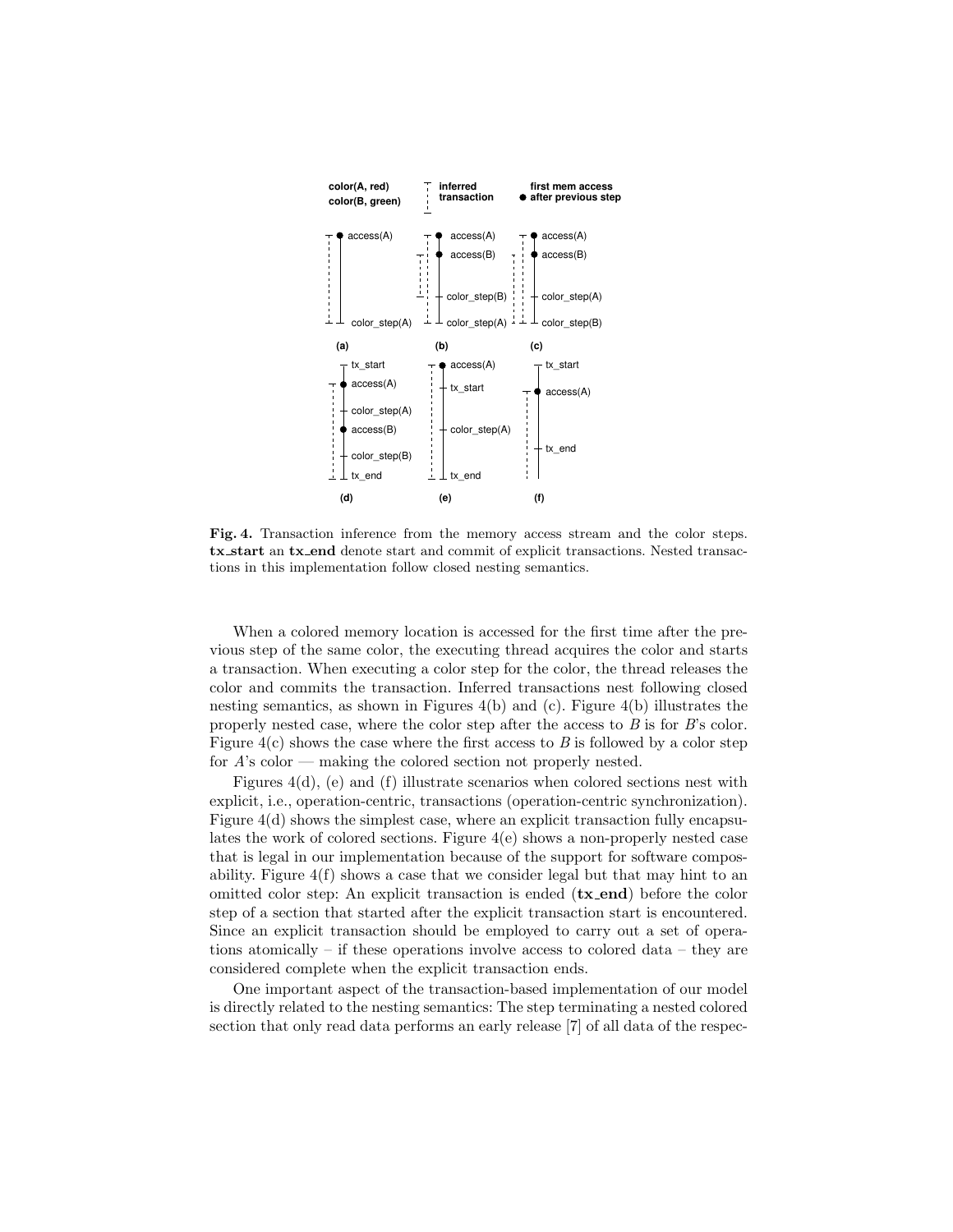tive color. Note that color step declares the intention to observe a new version of the domain and hence this naturally maps to an early release implementation.

### 3.1 Architectural Support

Our DCS programming model requires a system to inspect all memory accesses in order to determine the color of the memory location accessed. A software implementation is impractical because of the need to instrument every memory access to determine its color, potentially resulting in a prohibitive runtime overhead.

Processors already validate every memory access for protection. We propose to extend the protection mechanism to determine the color of a memory location at access time and the color context of the accessing thread. Also, hardware support could determine what colors are live and check for cases of nesting violation with minimal overhead.

A fully detailed architecture proposal and its implementation is described in [2]. In this section, we summarize the set of hardware and software primitives that suffice to fully support our DCS programming model described in Section 2.2, as follows:

- Memory Coloring . Support for coloring arbitrary regions of memory. The finer the granularity the better, a cache-line granularity suffices in practice. This can be implemented extending memory protection information with the color id [2]. The mechanism to attribute colors to regions of memory requires joint hardware and operating system support, since it involves manipulating information associated with memory protection.
- Color Context Tracking . Instructions to acquire and release colors. The hardware keeps track of the set of colors held by each thread. A color step is mapped to a color release instruction that releases the corresponding color and commits the corresponding transaction. Note that in the examples in Section 4 we show **color\_step** taking a variable or address as parameter; this means that the color information for that address is obtained implicitly.
- Event Triggering . An event triggering mechanism to notify the software when synchronization actions are necessary. An event is raised when a thread accesses a colored location outside the corresponding color context. This event calls a software handler that acquires the corresponding color using the acquire instruction and starts a transaction.
- Underlying TM Support . We assume transactional memory as the underlying synchronization support. This includes the typical instructions for TM, like tx start, tx end, etc. Note we also require support for closed nested transactions.

### 4 Example: Concurrent Bounded Buffer

We use the following example to show how critical sections, e.g., implemented by (nested) transactions, can limit concurrency and hence hamper scalability and performance. The data coloring model does not suffer from this problem.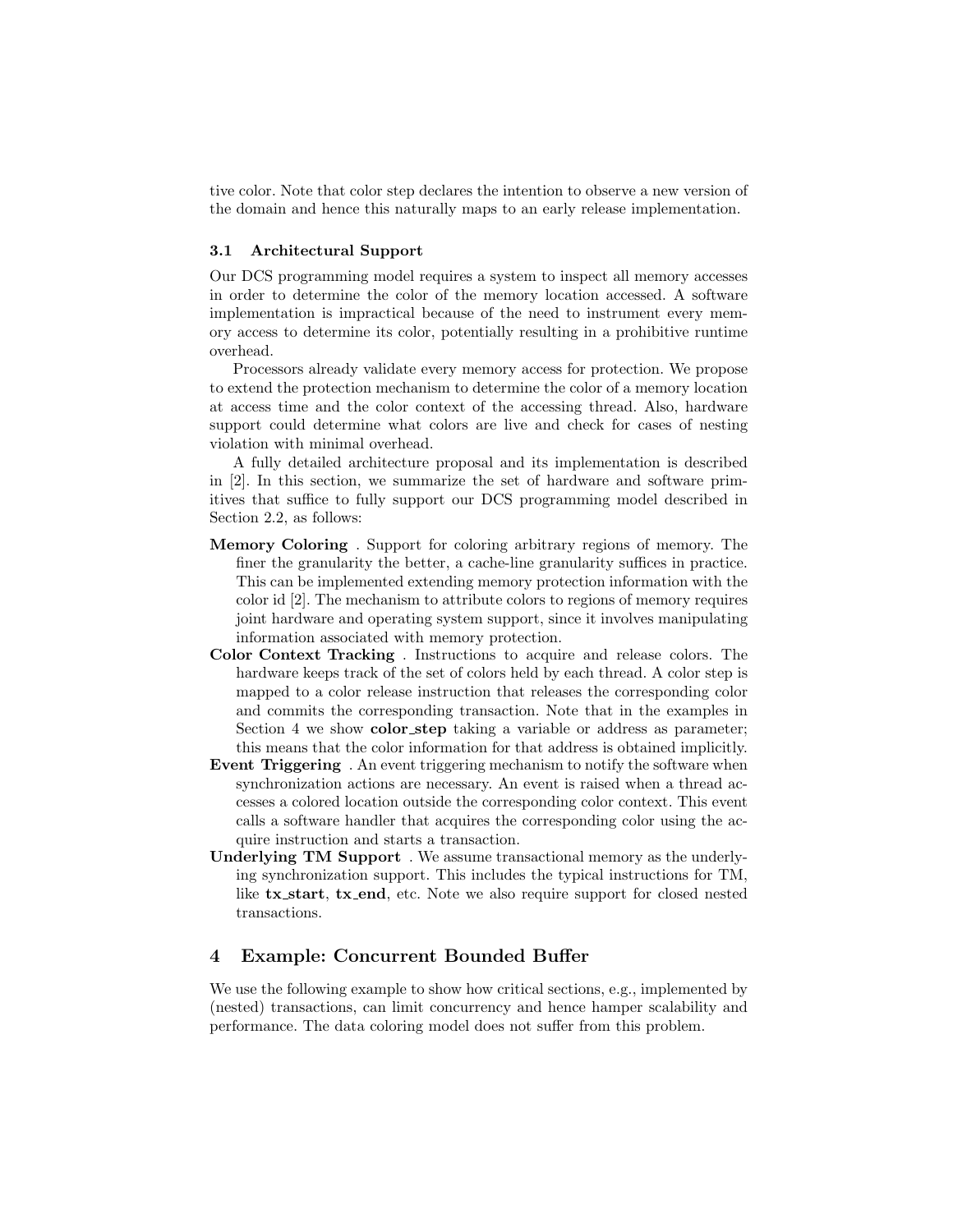```
class BoundedBuffer {
  Object[] buffer = new Object[SIZE];
  int putIndex, takeIndex,nofUsedSlots;
  ...
void put (Object o) {
    while (true) {
      atomic {
         if (nofUsedSlots < buffer.length) {
           insert(o);
           nofUsedSlots++;
           return;
        }
      }
         /* backoff and wait */
    }
  }
Object take() {
    while (true) {
      atomic {
        if (nofUsedSlots > 0) {
           Object o = extract();
           nofUsedSlots--;
           return o;
        \overline{ }}
         /* backoff and wait */
    }
  }
  void insert (Object o) {
    buffer[putIndex] = o;
    putIndex = (putIndex + 1) % SIZE;
  }
  Object extract() {
    Object ret = buffer[takeIndex];
takeIndex = (takeIndex + 1) % SIZE;
    return ret;
} }
```
Fig. 5. Bounded buffer based on critical sections.

Figure 5 illustrates a bounded buffer permitting concurrent access at both ends by producers (method put) and consumers (method take). The implementation is based on a sliding window (putIndex, takeIndex) over a fixed size array (buffer) with wrap-around. Implementation details like backoff and queuing are omitted for clarity.

An important goal of the design of a concurrent bounded buffer is to decouple the operation of putters and takers as much as possible. With critical sections, this goal can be achieved by minimizing the time period during which variables that are commonly updated/accessed by putters and getters must be kept consistent.

In the case of the BoundedBuffer class, the highly contended variable is nofUsedSlots. The design with flat transactions shown in Figure 5 does not achieve the aforementioned goal: variable nofUsedSlots is accessed in one transaction together with the insert and extract methods.

Nested transactions [3–5] have been proposed to mitigate the negative impact of contention on the performance of memory transactions. Figure 6 illustrates such a design for the put method: Access to nofUsedSlots is encapsulated in nested atomic blocks. The code is correct. However, the goal of removing the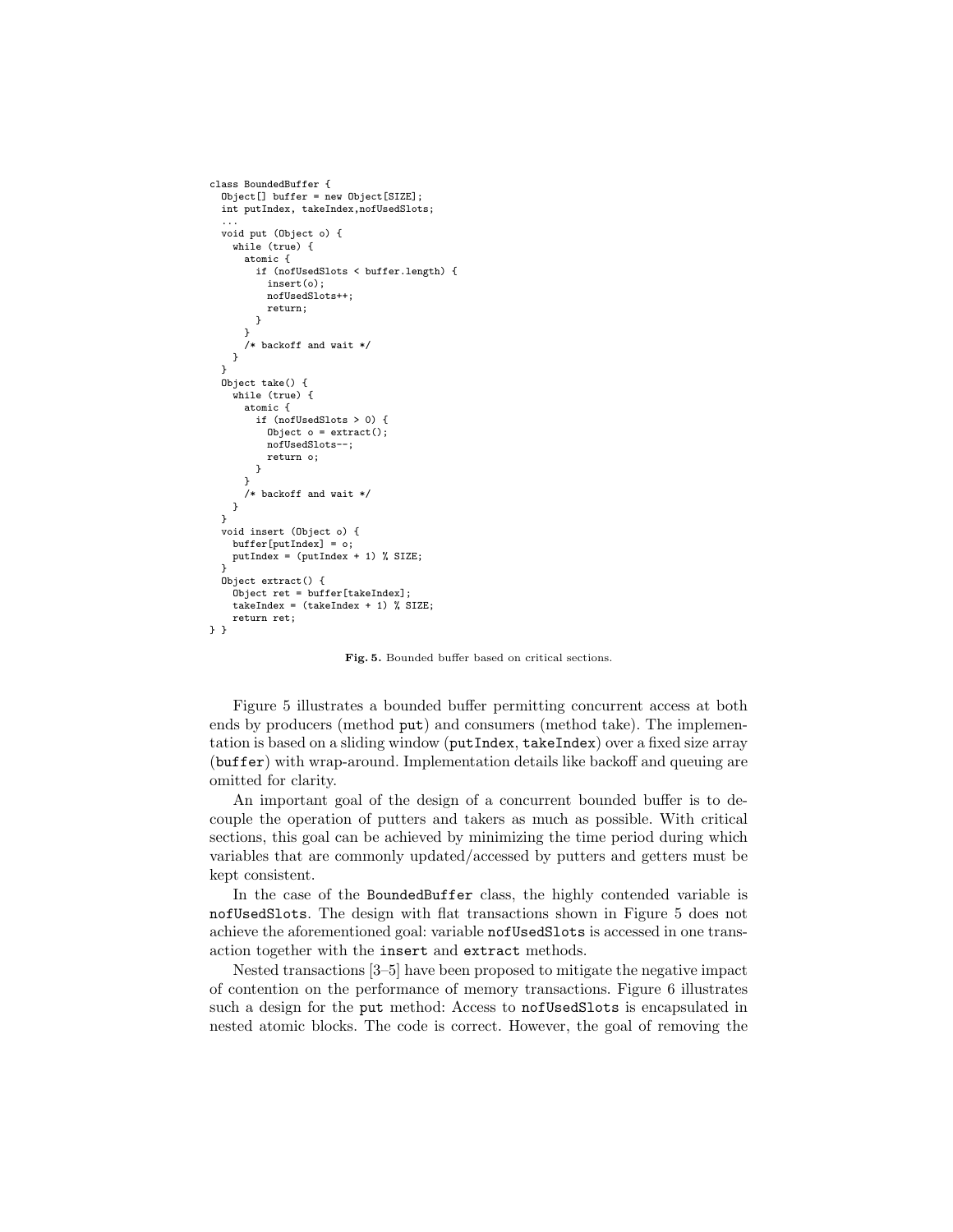```
class BoundedBuffer {
  ...
void put (Object o) {
    while (true) {
      atomic { // (1)
       bool do_insert;
       atomic { // (2)
          do_insert = nofUsedSlots < buffer.length;
        }
        if (do_insert) {
          insert(o);
          atomic { // (3)
            nofUsedSlots++;
          }
         return;
       }
      }
/* backoff and wait */
} } }
class BoundedBuffer {
```
Fig. 6. Optimized put method with nested transactions.

```
Object[] buffer color(this) = new Object[SIZE];
  int putIndex,takeIndex;
 int nofUsedSlots color();
  ...
void put (Object o) {
   while (true) {
     if (nofUsedSlots < buffer.length) {
       color_step(&nofUsedSlots); // (a)
       insert(o);
       nofUsedSlots++;
       color_step(&nofUsedSlots, buffer); // (b)
       break;
      }
/* backoff and wait */
} } }
```
Fig. 7. Implementation of put method with color steps.

(potentially lengthy) execution of insert from the critical path during which isolation of variable nofUsedSlots has to be preserved is not achieved: If transactions (2) and (3) follow the semantics of closed nesting [4], then transaction (3) must observe the same value of variable nofUsedSlots as transaction (2). This is not necessary for this code to be correct. Alternatively, if transaction (2) followed the semantics of open nesting then the code would not be correct because the value of buffer.length and the state of the buffer encountered during insert might not be consistent.

Figure 7 shows how data coloring can achieve this complex synchronization without over-specifying consistency. There are two consistency domains: one for variable nofUsedSlots, and another domain for the remaining variables of a BoundedBuffer instance. This coloring is achieved through the color declarations. Fields without explicit color declaration obtain the color specified when the object is allocated. Notice that there is no explicit critical section in the code because synchronization in the bounded buffer is purely data centric. The color step instruction (a) explicitly expresses that – for the correct operation of the buffer – it is *not* necessary that the variable is held in isolation beyond that point. The insert operation and the following increment of nofUsedSlots occur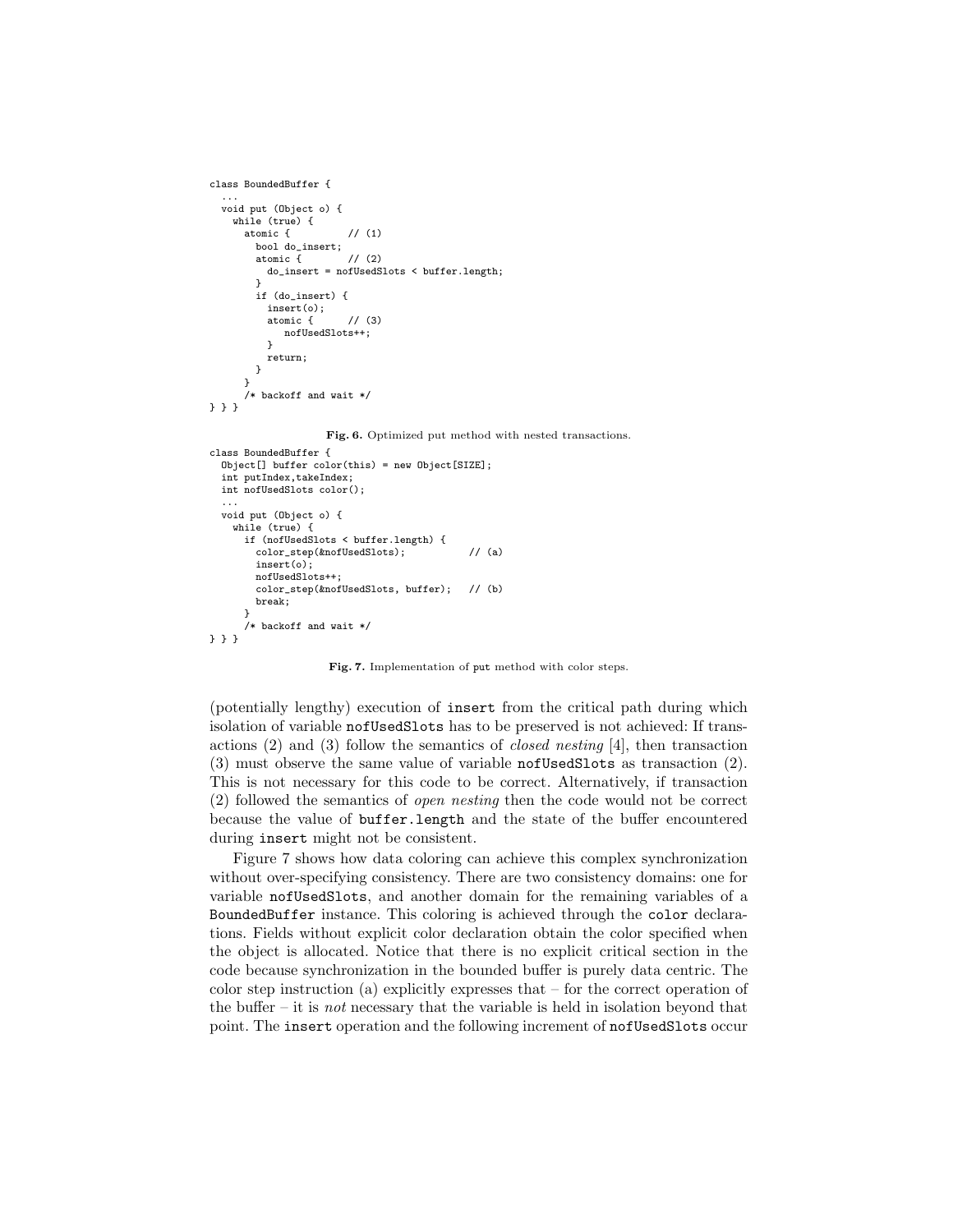atomically. Finally, (b) allows both color domains to simultaneously transit to the next version. It would be incorrect to specify the color steps in sequence, such that the update of nofUsedSlots counter would be visible before the update to the buffer. Also, the fine grain specification of color steps would be incorrect if variables nofUsedSlots and buffer would share the same color (see discussion on incorrect coloring in Section 2.4), since the consistency window on the buffer object would be unduly disrupted (due to color aliasing) by color step (a). The declaration of variable nofUseSlots explicitly requests a color different from the other fields of the BoundedBuffer instance (color()).

Notice that it is easy to infer from the code or an execution, that the body of the while loop may not execute atomically because there are two steps of the same color in that block. It is exactly this selective relaxation of atomicity that is not achieved by transaction nesting.

We feel that the addition of color steps is a natural way to gradually weaken consistency to achieve higher concurrency. True transaction nesting targets the same goal but seems in this case unintuitive and is not capable to achieve the desired semantics.

## 5 Quantitative Justification

We support our claim that data-centric concurrency control is the common case by analyzing synchronization patterns in three large software packages: MySQL, WebSphere and Sun's Java Runtime Environment (JRE). Table 1 summarizes the collected data.

| MySQL 5.0.22                           |  | WebSphere                        |      | <b>SUN JRE 1.50</b>                    |       |
|----------------------------------------|--|----------------------------------|------|----------------------------------------|-------|
| <b>LOC</b>                             |  | $1.5m$ $\#$ Classes              |      | $ 11343  \#$ Classes                   | 13081 |
| $#$ Files                              |  | $ 2336  \#$ Sync Methods         | 2029 | $\parallel \#$ Sync Methods            | 5337  |
| $\#$ CS                                |  | $\ 1275\ $ # Static Sync Methods | 546  | $\parallel \#$ Static Sync Methods 915 |       |
| Data-centric $CS 84\%  \#$ Sync Blocks |  |                                  | 2119 | $\parallel \#$ Sync Blocks             | 5337  |
|                                        |  | Sampled DC Sync Blocks 72%       |      |                                        |       |
|                                        |  | $\vert$ Data-centric CS          | 75%  |                                        |       |

Table 1. Estimation of the proportion of data-centric critical sections in MySQL, WebSphere and SUN JRE.

MySQL is a large parallel application with thousands of files and over a million lines of code, written in C. Its critical sections operate under the protection of thousands of different lock instances. We inspected all critical sections in the code and classified them as data-centric or operationcentric. Most critical sections (84%) in MySQL are data-centric. Among the many locks used, three global locks (kernel mutex, LOCK thread count, and LOCK global system variables) protect a large number of distinct critical sections (70, 62 and 31 respectively) and are spread over many files (14, 14, and 7 respectively). In this code-centric, non-local reasoning using critical sections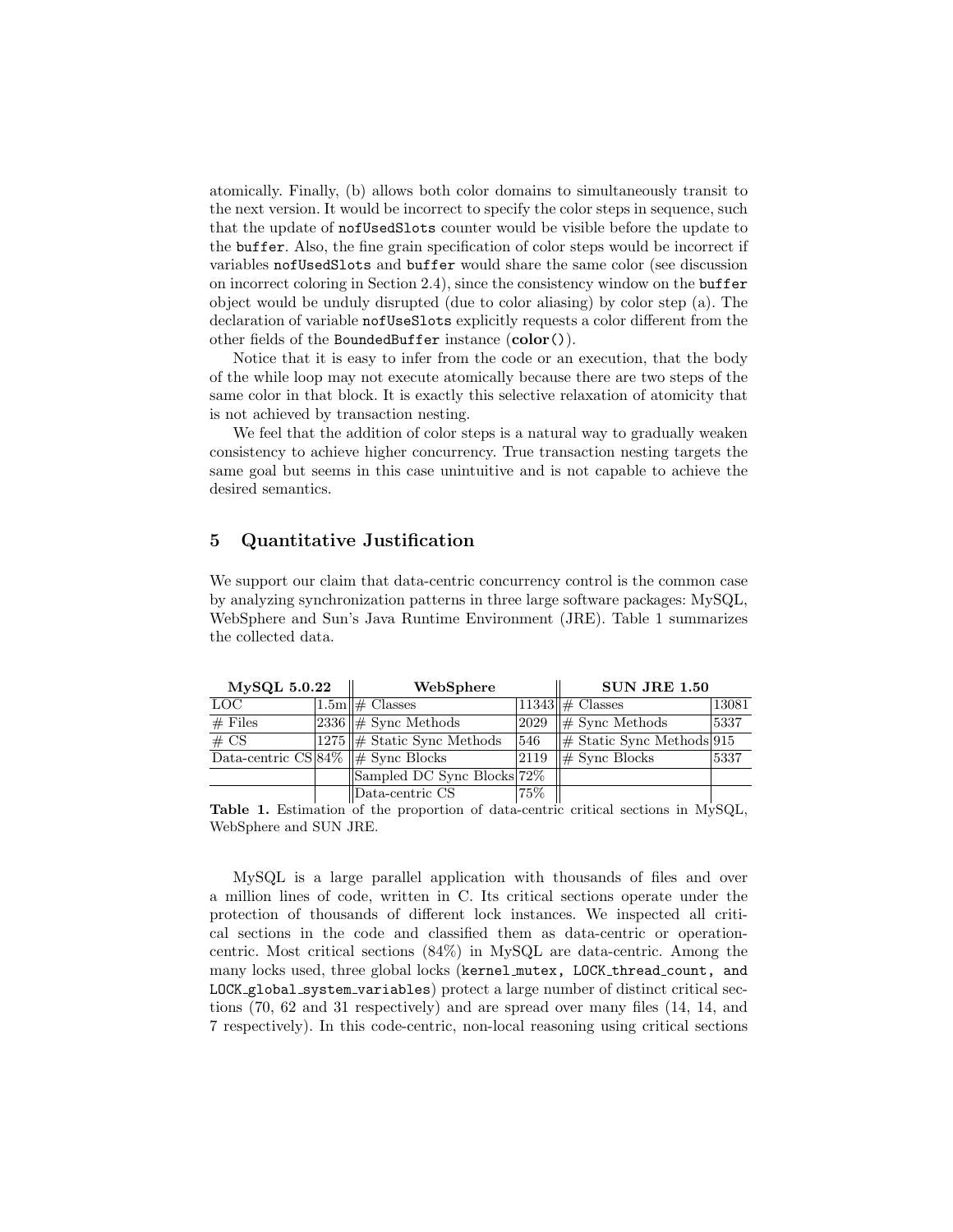for large applications, it is easy to overlook the need for a critical section and introduce data races. Using a data-centric model, the programmer simply colors the data-structures, and marks the places in the code where data is consistent with color steps. All accesses to shared data would be guaranteed to be inside a system synthesized transaction.

In the case of WebSphere – a few million lines of Java code – we classify locks according to the following criteria: synchronized methods are data-centric, while static synchronized methods and synchronized blocks are operation-centric (since their lock is not associated with any specific object instance). We randomly sampled and manually inspected the code to determine that this classification holds over a large number of cases. For the SUN JRE, we use the same criteria as WebSphere but did not inspect the source code to determine the nature of the synchronized blocks.

When inspecting the code, we classified critical sections as data-centric when their purpose was obviously to keep shared data structures consistent. Critical sections were classified as operation-centric when they performed a collection of unrelated tasks, typically calls to apparently unrelated functions or methods. When in doubt, we classified critical-sections as operation-centric. Using this conservative approach, we find about 75% of the critical sections to be datacentric.

When inspecting synchronized blocks in WebSphere, we frequently observed cases where synchronized blocks were used to avoid having long critical sections by making the whole method synchronized. In those situations, the blocks were synchronized on *this*. Other common patterns were composite objects whose methods had synchronized blocks on the encapsulated object instances.

### 6 Related Work

McKenney [8] discusses several synchronization patterns encountered in parallel programs. Particularly related to this paper are the Code Locking, Data Locking and Data Ownership patterns. In our classification, both Code Locking and Data Locking are code centric; they differ in the granularity at which locks are placed in the program.

Vaziri et al. [1] present extensions to Java to allow the association of synchronization constraints to objects. In their proposal, the programmer, when declaring the fields of a class, can group them into "atomic sets". Based on the atomic set annotations and using static analysis, locks are inferred to guarantee method-level atomicity. McCloskey et al. [9] developed Autolocker, which allows the programmer to associate data structures with locks together with atomic section annotations. The system then automatically infers the synchronization operations necessary to provide the specified atomicity.

Monitor-based concurrency control [10] is data-centric, as data is explicitly declared as shared and is associated with a predefined set of procedures. If the data accesses are performed through the monitor procedures, mutual exclusion is automatically guaranteed.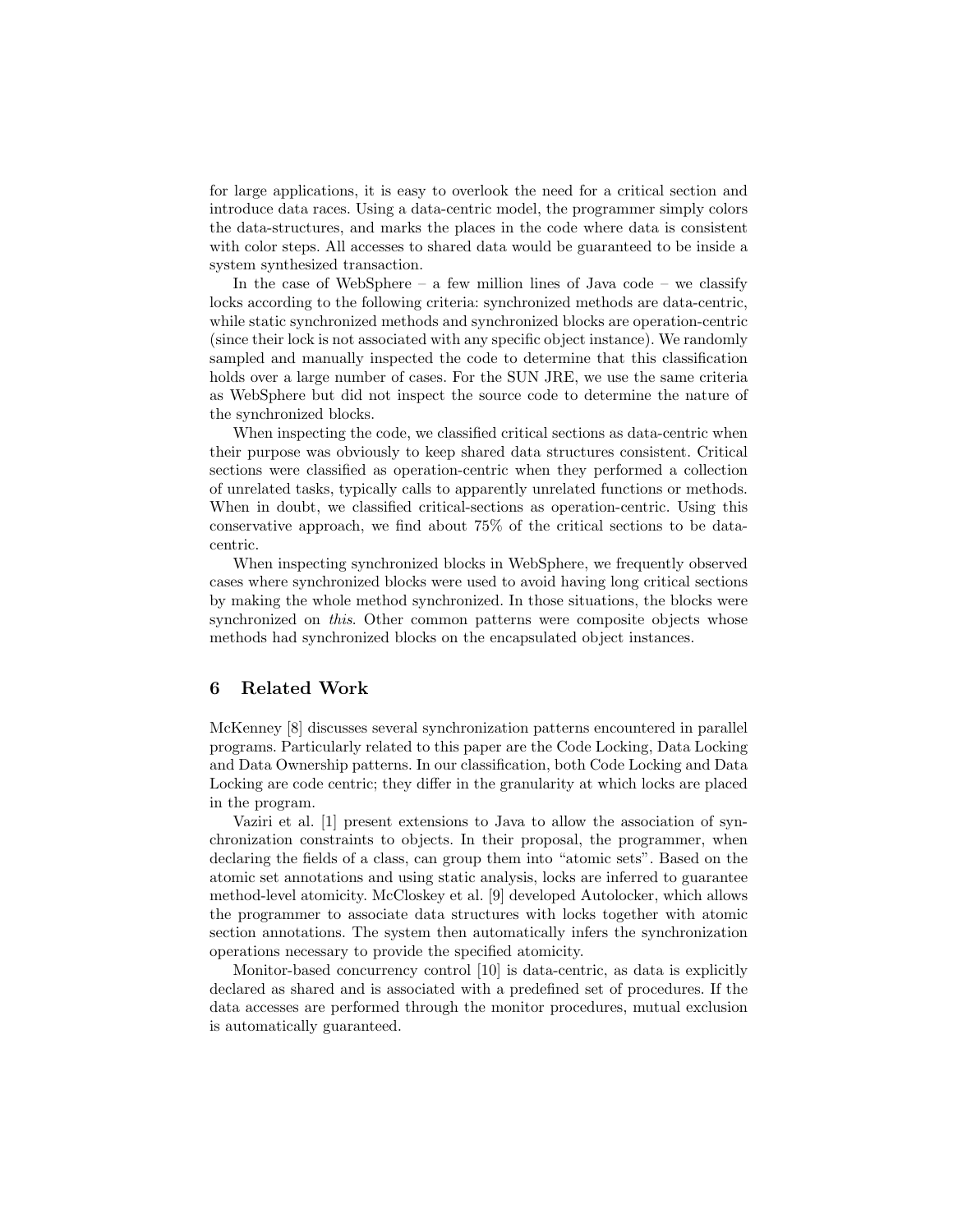Transactional memory (TM), e.g., [11, 12, 5] is a mechanism for optimistic concurrency control. The common programming model for TM is code-centric: Transaction boundaries are specified in the control flow of the program. There is no explicit specification of shared data. Recent work by Ni et al. [13] explores how transaction nesting can be specified in a data-centric manner.

Finally, this work extends the data-centric synchronization model in Colorama [2]. Most notably, Colorama does not have the concept of a color step. It relies on an exit policy – e.g., automatically end a critical section at the end of the method that started it.

### 7 Conclusions

In this paper, we introduce concurrency control with *Data Coloring*, a programming model based on the principles of our previous work on architecture support for data-centric synchronization [2]. We justify the choice of data-centric synchronization with an empirical study of critical sections in several large applications. The study revealed that more than 75% of the critical sections are used in a data-centric manner, even though the concurrency control is specified in a code-centric manner using critical sections with locks.

The data coloring programming model emphasizes data-centric synchronization and matches intent with implementation. Consistency domains are specified using colors, while color steps allow the programmer to express when the transitions between consistent states are safe. The additional information helps the system infer the right granularity of transactions, without unnecessarily burdening the programmer. Data coloring enables programmers to reason locally about consistency properties. Additional benefits of data coloring are its enhanced safety properties: synchronization defects can be detected efficiently and in a determinate manner.

## References

- 1. Vaziri, M., Tip, F., Dolby, J.: Associating synchronization constraints with data in an object-oriented language. In: POPL'06, New York, NY, USA 334–345
- 2. Ceze, L., Montesinos, P., von Praun, C., Torrellas, J.: Colorama: Architectural support for data-centric synchronization. In: HPCA'07
- 3. Adl-Tabatabai, A.R., Lewis, B.T., Menon, V., Murphy, B.R., Saha, B., Shpeisman, T.: Compiler and runtime support for effficient software transactional memory. In: PLDI'06
- 4. Moss, J.E.B., Hosking, T.: Nested transactional memory: Model and preliminary architecture sketches. In: SCOOL'05
- 5. Saha, B., Adl-Tabatabai, A.R., Hudson, R.L., Minh, C.C., Hertzberg, B.: McRT-STM: A high performance software transactional memory system for a multi-core runtime. In: PPoPP'06
- 6. Flanagan, C., Qadeer, S.: A type and effect system for atomicity. In: PLDI'03
- 7. Herlihy, M., Luchangco, V., Moir, M., William N. Scherer, I.: Software transactional memory for dynamic-sized data structures. In: PODC'03